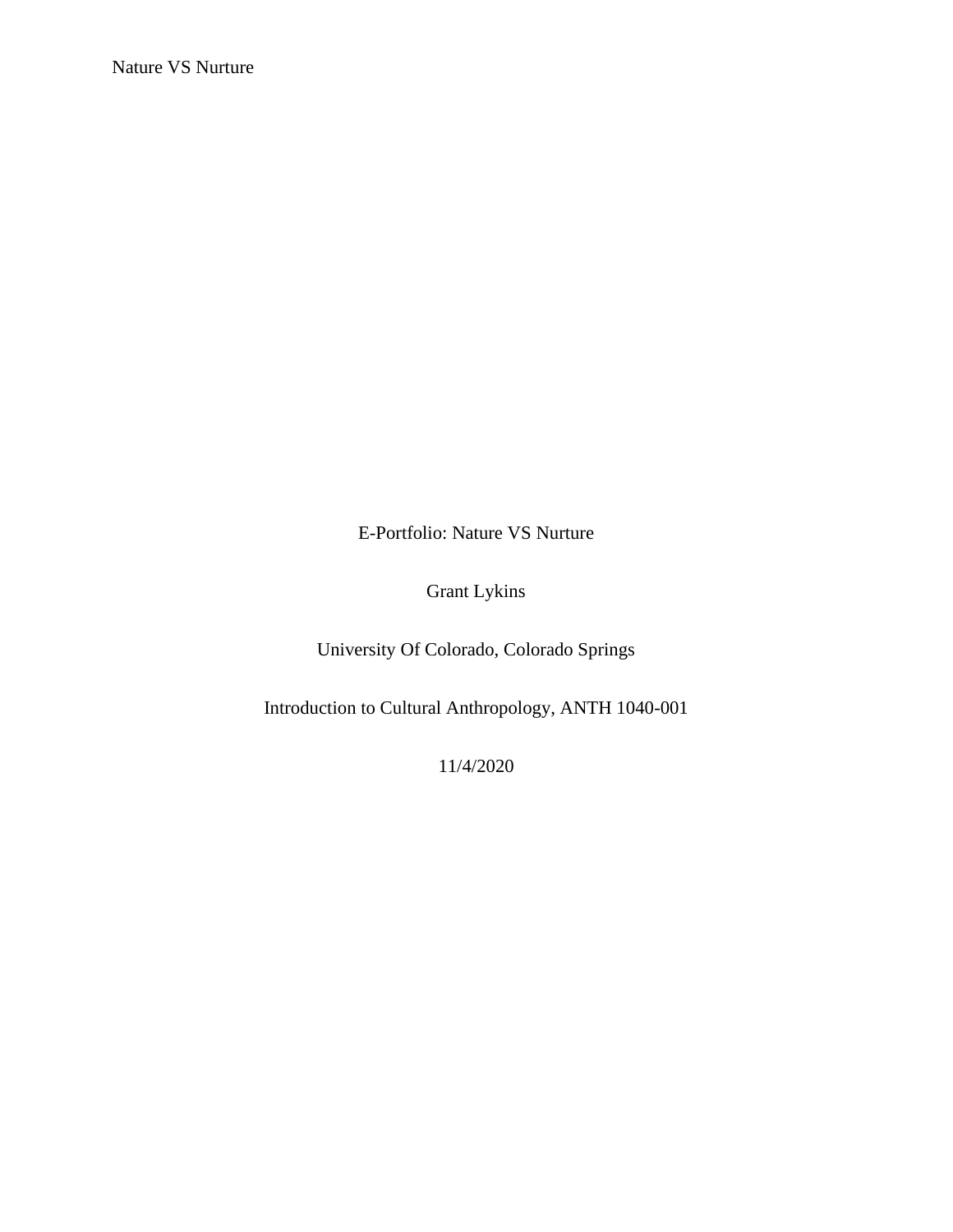## **Respond to the question: If you woke up tomorrow and were a different gender, how would your life be different?**

I'll outline my usual routine and add sub-bullets for things that would be executed differently. This routine will be from a day where I have to go out and about to run errands with minimal contact with other humans.

- Wake up, make coffee, dread leaving the room
- Pick out an outfit for the day after looking at the weather
- Shower, shave my face, style my hair
	- o Delete: shave my face
	- o Add: extra time to de-tangle and brush/straighten hair (assuming I'd have longer hair)
	- o Add: apply makeup, a very time-consuming process
- Make breakfast
- Eat breakfast and put away the dishes
- Drive to the store to run errands
	- o Add: avoid creepy men trying to hit on me
	- o Add: sigh in the disgust at men staring at me as I walk past (I'm hoping I'd be pretty)!
- Drive home
- Unload the car
- Work on school assignments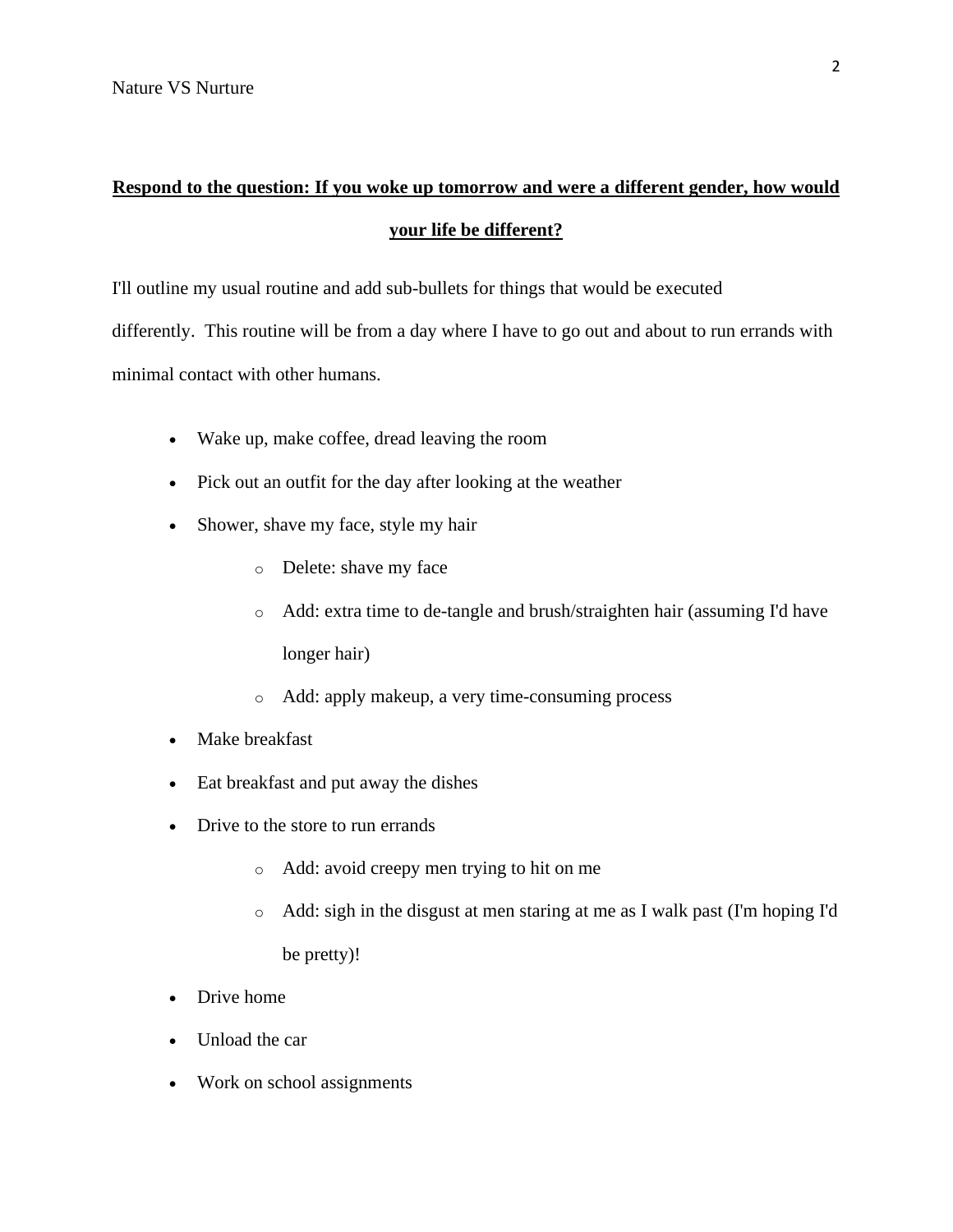## Nature VS Nurture

- Work on the project car(s)
	- o Add: pull up [long] hair so that it doesn't get tangled or stuck in a moving part
	- o Add: be aware of female body parts (breasts) potentially getting smashed into a car part
		- I add this bullet point because that was a frequent issue female auto technicians spoke about
- Close up shop in the garage
- Figure out dinner
- Play with my favorite little critters, Richard and Sven! (Our hamsters, two more to come soon)!
	- o Add: actually give the critters time to wake up and use the hamster potty before man/woman-handling them
- Think about what needs to be done tomorrow and create a tentative plan for the day
- Wind down for bed
- Attempt to sleep

I definitely think that being a different gender would change the way I communicate and approach situations, especially situations involving men. I would expect to receive less than stellar service at the stores and shops I visit, unless they are ran by women or if I am working with a woman at said locations. I would expect that I would be expected to be less assertive than I usually am, and would get weird looks if I stood up for something in a troubling situation. I reviewed this assignment with my partner's grandmother, and she presented me with these differences: